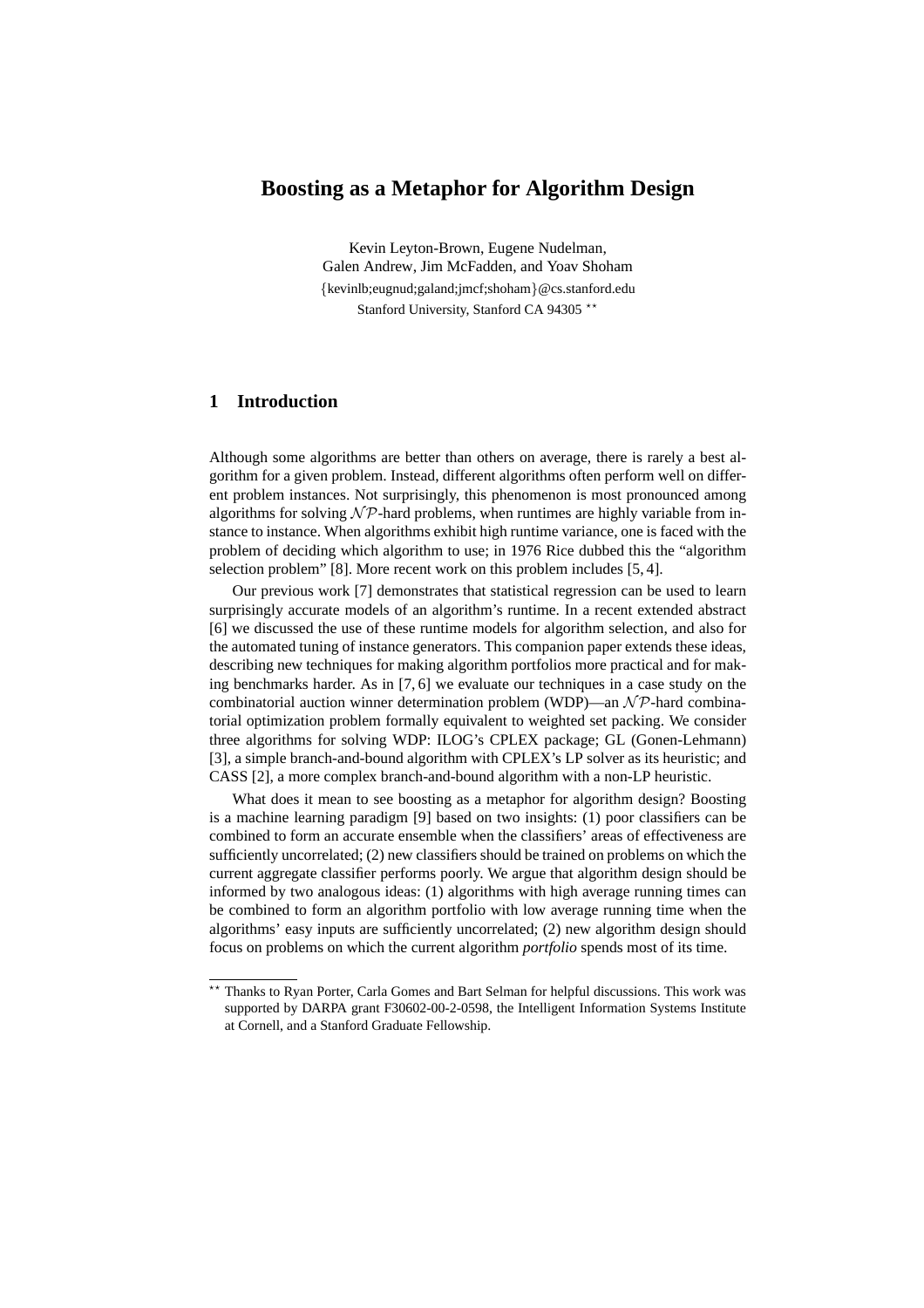

**Fig. 1.** Algorithm and Portfolio Runtimes

### **2 Making Algorithm Portfolios Practical**

We have demonstrated that algorithm portfolios can offer significant speedups over winner-take-all algorithm selection (see Fig. 1, reproduced from [6]). It is thus worthwhile to consider modifications to the methodology that make it more useful in practice.

### **2.1 Transforming the Response Variable**

Average runtime is an obvious measure of portfolio performance if one's goal is to minimize computation time over a large number of instances. Since our models minimize root mean squared error, they appropriately penalize 20 seconds of error equally on instances that take 1 second or 10 hours to run. However, another reasonable goal may be to perform well on every instance regardless of its hardness; in this case, relative error is more appropriate. Let  $r_i^p$  and  $r_i^*$  be the portfolio's runtime and the optimal runtime respectively on instance  $i$ , and  $n$  be the number of instances. One measure that gives an insight into the portfolio's relative error is *percent optimal*:  $\frac{1}{n} \# \{i | r_i^p = r_i^*\}$ . Another measure of relative error is *average percent suboptimal*:  $\frac{1}{n}$  $\overline{ }$ i  $\frac{r_i^p-r_i^*}{r_i^*}.$ 

Taking a logarithm of runtime is a simple way to equalize the importance of relative error on easy and hard instances. Thus, models that predict a log of runtime help to improve the average percent suboptimal, albeit at some expense in terms of the portfolio's average runtime. Other transformations achieve different tradeoffs. In Figure 2 (overleaf) we show three different functions; linear (identity) and log are the extreme values; clearly, many functions can fall in between. The functions are normalized by their maximum value, since this does not affect regression, but allows us to better visualize their effect. In our case study (section 2.4) we found that the cube root function was particularly effective.

#### **2.2 Smart Feature Computation**

Feature values must be computed before the portfolio can choose an algorithm to run. We expect that portfolios will be most useful when they combine several exponentialtime algorithms having high runtime variance, and that fast polynomial-time features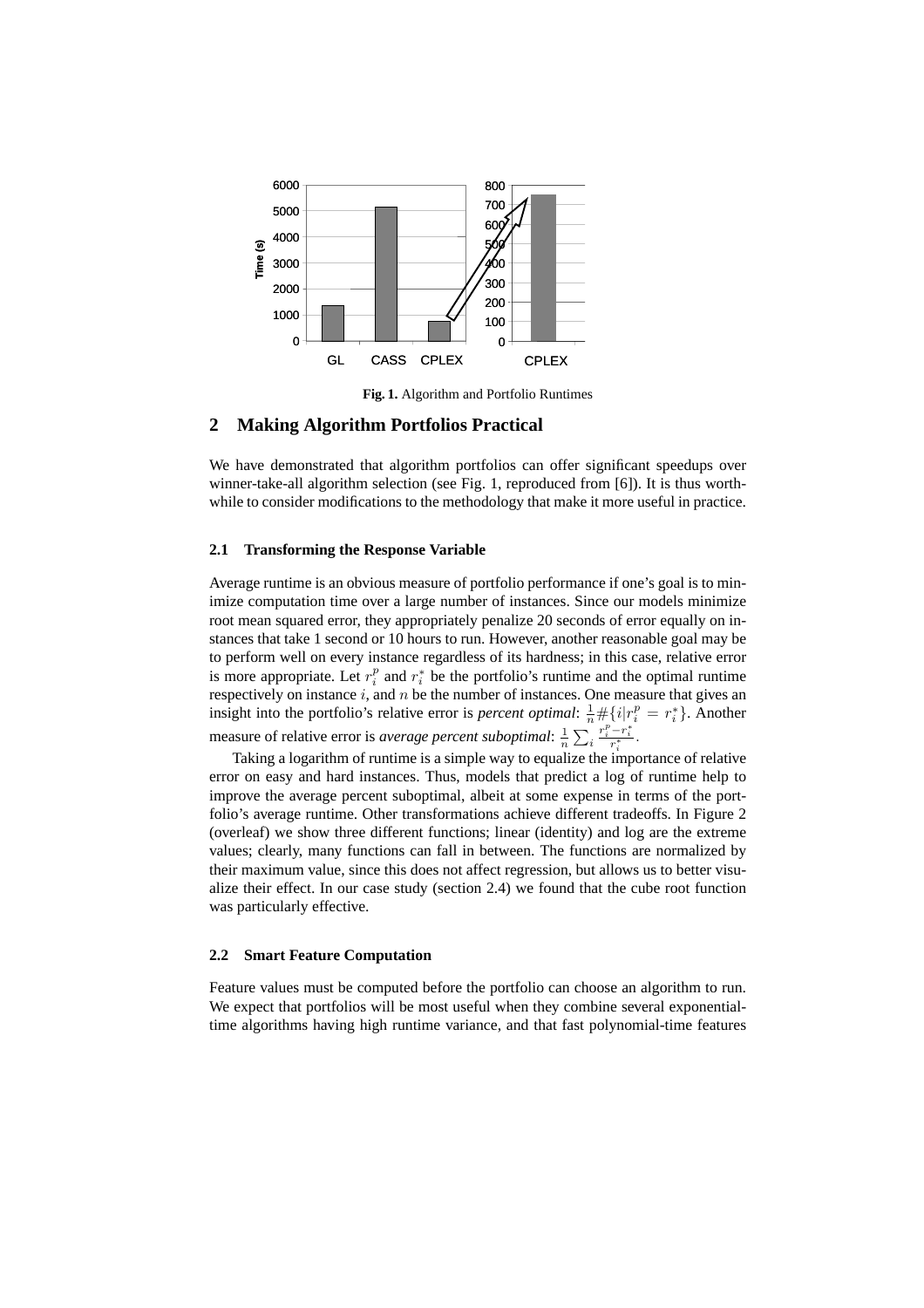should be sufficient for most models. Nevertheless, on some instances the computation of individual features may take substantially longer than one or even all algorithms would take to run. In such cases it would be desirable to perform algorithm selection without spending as much time computing features, even at the expense of some accuracy in choosing the fastest algorithm—if an instance is easy for all algorithms, we can tolerate a much greater prediction error. We partition the features into sets ordered by time complexity,  $S_1, \ldots, S_l$ , with  $i > j$  implying that each feature in  $S_i$  takes significantly longer to compute than each feature in  $S_j$ . The portfolio can start by computing the easiest features, and iteratively compute the next set only if the expected benefit to selection exceeds the cost of computation. More precisely:

- 1. For each set  $S_j$  learn or provide a model  $c(S_j)$  that estimates time required to compute it. Often, this could be a simple average time scaled by input size.
- 2. Divide the training examples into two sets. Using the first set, train models  $M_1^i \dots M_l^i$ , bivide the training examples into two sets. Osing the first set, train models  $M_1 \ldots M_k$ <br>with  $M_k^i$  predicting algorithm *i*'s runtime using features in  $\bigcup_{j=1}^k S_j$ . Note that  $M_l^i$ is the same as the model for algorithm  $i$  in our basic portfolio methodology. Let  $M_k$  be a portfolio which selects argmin<sub>i</sub>  $M_k^i$ .
- 3. Using the second training set, learn models  $D_1 \ldots D_{l-1}$ , with  $D_k$  predicting the difference in runtime between the algorithms selected by  $M_k$  and  $M_{k+1}$  based on  $S_k$ . The second set must be used to avoid training the difference models on data to which the runtime models were fit.

Given an instance  $x$ , the portfolio now works as follows:

- 4. For  $j = 1$  to l
	- (a) Compute features in  $S_i$
	- (b) If  $D_i[x] > c(S_{i+1})[x]$ , continue.
	- (c) Otherwise, return with the algorithm predicted to be fastest according to  $M_i$ .

#### **2.3 Capping Runs**

The methodology of [7] requires gathering runtime data for every algorithm on every problem instance in the training set. While the time cost of this step is fundamentally unavoidable for our approach, gathering perfect data for every instance can take an unreasonably long time. When algorithm  $a_1$  is usually much slower than  $a_2$  but in some cases dramatically outperforms  $a_2$ , a perfect model of  $a_1$ 's runtime on hard instances may not be needed for discrimination. The process of gathering data can be made much easier by capping the runtime of each algorithm and recording these runs as having terminated at the captime. This is safe if the captime is chosen so that it is (almost) always significantly greater than the minimum of the algorithms' runtimes; if not, it might still be preferable to sacrifice some predictive accuracy for dramatically reduced model-building time. Note that if one algorithm is capped, it can be dangerous (particularly without a log transformation) to gather data for another algorithm without capping at the same time, because the portfolio could inappropriately select the algorithm with the smaller captime.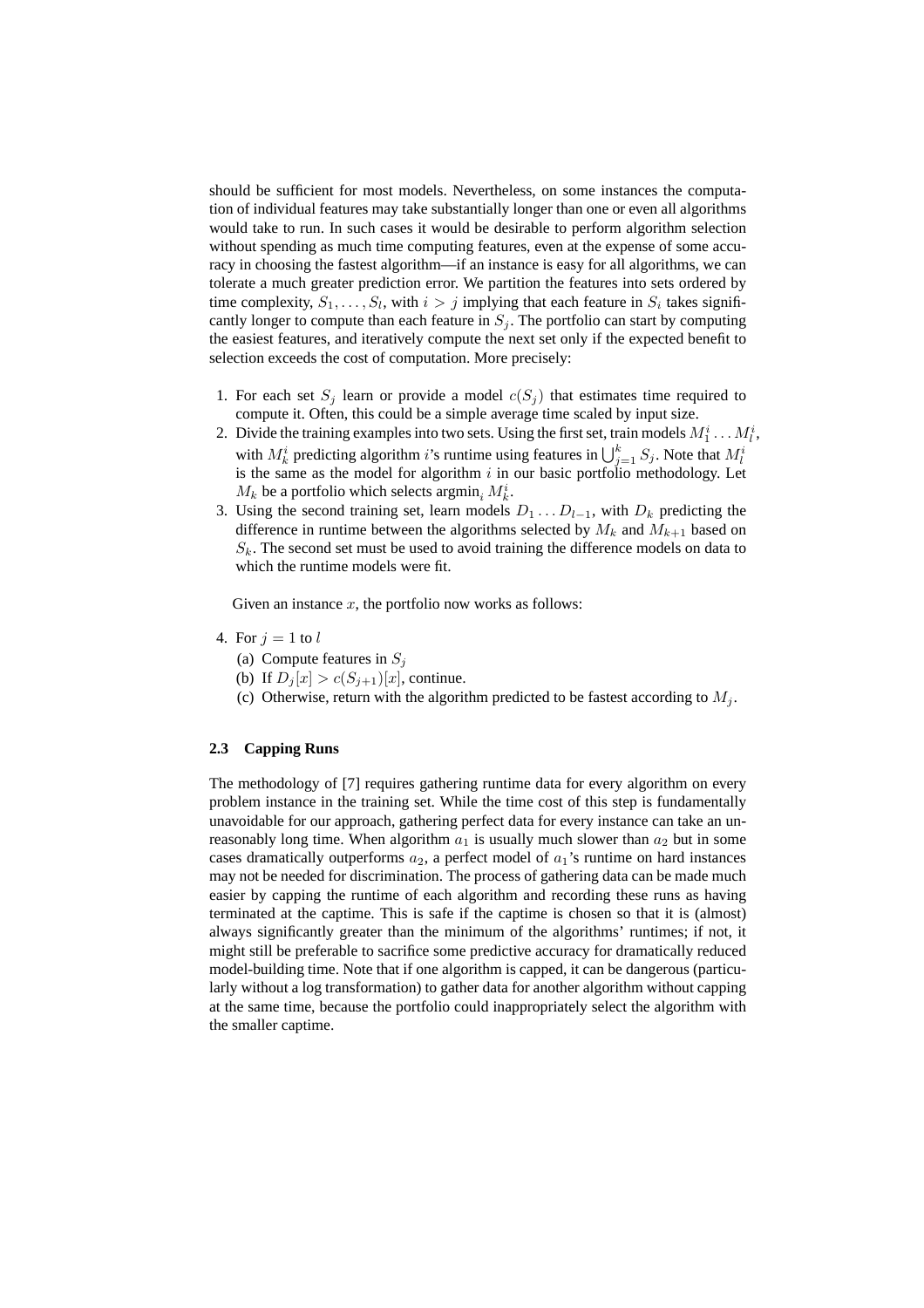

**Fig. 2.** Transformation

**Fig. 3.** Portfolio Results

#### **2.4 Case Study Results**

Table 3 shows the effect of our response variable transformations on average runtime, percent optimal and average percent suboptimal. The first row has results that would be obtained by a perfect portfolio. As discussed in section 2.1, the linear (identity) transformation yields the best average runtime, while the log function leads to better algorithm selection. We tried several transformation functions between linear and log. Here we only show the best, cube root: it has nearly the same average runtime performance as linear, but also made choices nearly as accurately as log. Notice that the three models shown here are not equally accurate on our dataset (they are non-linear transformations of each other). The effect of the transformations is to shift model accuracy to achieve different tradeoffs. That fact that all of these models achieve good portfolio performance illustrates the robustness of our portfolio results with respect to model accuracy.

When using smart feature computation described in section 2.2, the average time spent computing features is cut almost in half, without any significant effect on the actual algorithms' running time (the graph is omitted due to the lack of space). This result becomes quite significant for easy instances.

## **3 Inducing Hard Distributions**

Once we have decided to select among existing algorithms using a portfolio approach, it is necessary to reexamine the way we design and evaluate algorithms. Since the purpose of designing new algorithms is to reduce the time that it will take to solve problems, designers of new algorithms should aim to complement an existing portfolio. First, it is essential to choose a distribution  $D$  that reflects the problems that will be encountered in practice. Let  $H_f$  be a model of portfolio runtime based on instance features, constructed as the minimum of the models that constitute the portfolio. By normalizing, we can reinterpret this model as a density function  $h_f$ . Given a portfolio, the greatest opportunity for improvement is on instances that are hard for that portfolio, common in D, or both. More precisely, the importance of a region of problem space is proportional to the amount of time the current portfolio spends working on instances in that region (formally, importance is measured by  $D \cdot h_f$ ). This is analogous to the principle from boosting that new classifiers should be trained on instances that are hard for the existing ensemble, in the proportion that they occur in the original training set.

Sampling from  $D \cdot h_f$  is problematic, since D may be non-analytic (an instance generator), while  $h_f$  depends on features and so can only be evaluated after an instance has been created. One way to handle this is rejection sampling [1]: generate problems from D and keep them with probability proportional to  $h_f$ . (In fact, the technique described